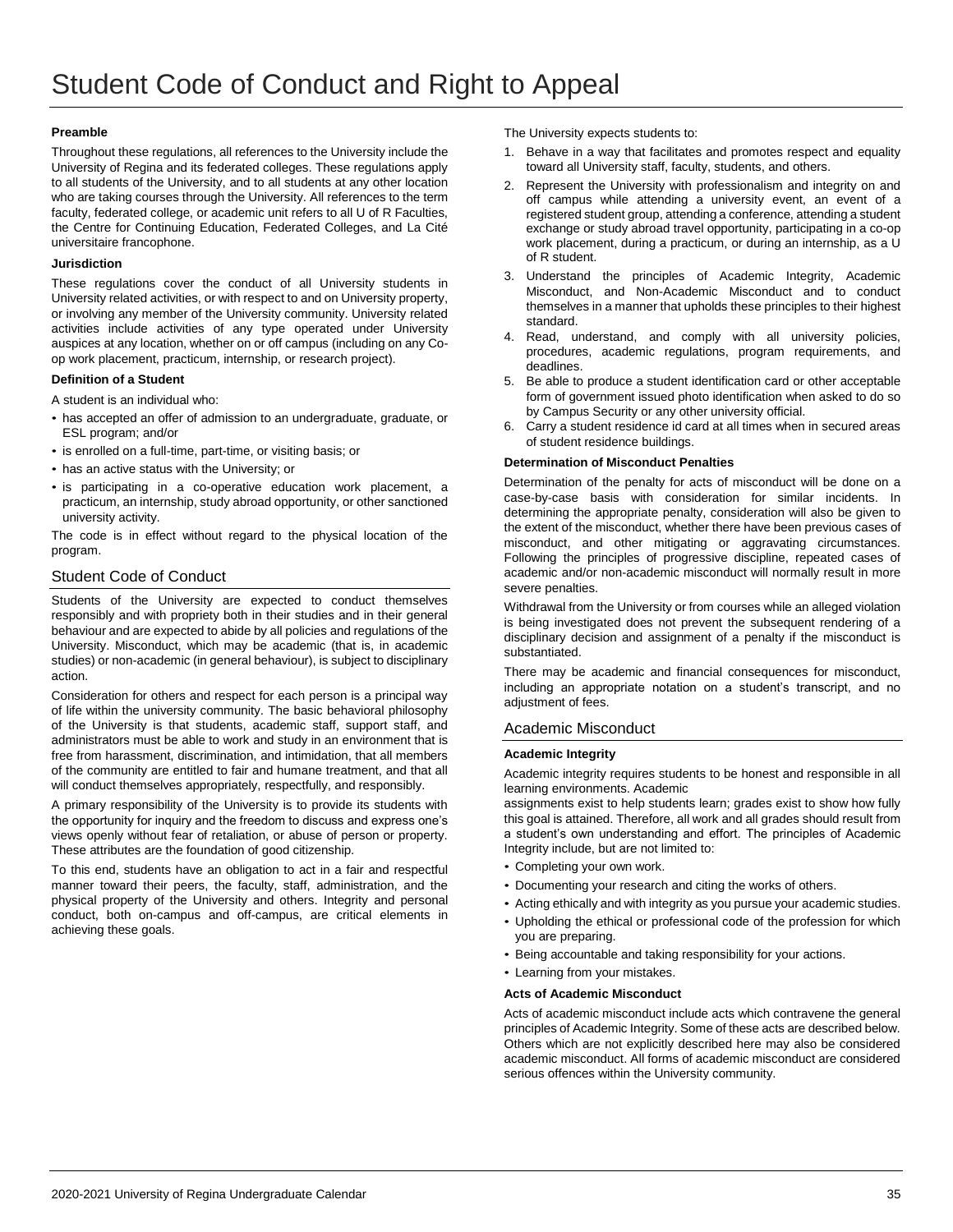## **Cheating on Tests or Examinations**

Cheating constitutes academic misconduct. Cheating is dishonest behaviour or the attempt to behave dishonestly. It includes, but is not limited to:

- using books, notes, diagrams, electronic devices, smart devices, or any other aids during an examination, either in the examination room itself or when permitted to leave temporarily unless explicitly authorized by the course instructor or examiner;
- copying the work of other students;
- communicating with others during an examination to give or receive information, either in the examination room or outside it or through the use of electronic communication devices;
- consulting others on a take-home examination unless authorized by the course instructor;
- commissioning or allowing another person to write an examination on one's behalf;
- not following the rules of an examination;
- using for personal advantage, or communicating to other students, advance knowledge of the content of an examination;
- altering answers on an assignment or examination that has been returned;
- removing an exam or exam related materials from the examination room if not permitted to do so.

**Note:** In all cases of misconduct during an examination, students will have a notation made in the examination booklet detailing the type of behavior observed, the date, and the time.

## **Plagiarism**

Plagiarism is a form of academic misconduct where the work of another person is submitted without acknowledgement, whether from intent to deceive, lack of understanding, or carelessness. It is expected that students will examine and refer to the ideas of others unless the course instructor states otherwise. These ideas must be incorporated into the student's own analysis and must be clearly acknowledged through citations, footnotes, endnotes, or other practices accepted by the academic community. Students' use of others' expression of ideas, whether quoted verbatim or paraphrased, must also be clearly acknowledged according to acceptable academic practice. It is the responsibility of each student to learn what constitutes acceptable academic practice in each class. Plagiarism includes, but is not limited to, the following practices:

- not acknowledging an author or other source for one or more phrases, sentences, thoughts, code, formulae, or arguments incorporated in written work, software, or other assignments;
- presenting passages and/or portions of another person's paper, report, piece of software, etc., as an assignment for credit, even if that paper or other work is cited as a source in the accompanying bibliography or list of references. This includes copying sources of information found on the Internet;
- paraphrasing text while maintaining the basic paragraph and sentence structure.

Students who are uncertain of what plagiarism is are encouraged to discuss it with their instructors and should consult the vast resources available on this topic that can be found on the internet and in most libraries. The APA and MLA citation guides are also valuable sources of information, but students may need to consult other sources of information to follow the format required by their instructor.

## **Other Forms of Academic Misconduct**

In addition to the matters described above, academic misconduct subject to discipline also includes, but is not limited to, the following:

- copying the work of others;
- falsifying lab results;
- adding entries to a bibliography with works not read or used;
- enabling another student in an act of academic dishonesty; for example, writing a test or paper for someone else, or preparing materials for another student's studio project;
- providing false or incomplete information or supporting documents/materials on an application for admission, re-admission, or transfer;
- providing false information to obtain a deferral of term work or examination;
- using a fictitious name and/or id number on an examination;
- altering or falsifying, or attempting to alter or falsify, grade information or other records of academic performance (one's own or someone else's);
- obtaining or attempting to obtain an academic advantage by nonacademic means such as bribes or threats;
- hindering other students in obtaining fair access to University materials and facilities;
- theft of another student's notes;
- alteration or destruction of the work of other students:
- behaviour that interferes with the evaluation of another student's work, such as failure to participate in a group project;
- submitting the same work for credit in more than one course. Students who wish to submit work they have prepared for another course must consult the current course instructor(s) and receive permission to do so;
- working jointly, with another student or group of students, on an assignment that is to be graded if no explicit instructions are given by the instructor about group work. Students who wish to work together must request the instructor's permission in advance;
- misleading or plagiarized statements on scholarship or grant applications.

# Academic Misconduct Procedures

## **Reporting Academic Misconduct**

Anyone may report academic misconduct. Anyone who has reason to believe that academic misconduct has occurred shall immediately notify the relevant Dean or designate (the "Investigating Dean"). Where the alleged academic misconduct occurs in connection with a particular course, the Dean or designate of the faculty, federated college, or academic unit offering the course shall be the Investigating Dean. For all other acts of alleged academic misconduct, the Dean or designate of the student's faculty, federated college, or academic unit shall be the Investigating Dean.

For ESL, High School Accelerated, and Casual Studies students admitted through the Centre for Continuing Education, the student's Dean is the Director of the Centre for Continuing Education. For Visiting Students, the student's Dean is the University Registrar. For graduate level students, the student's Dean is the Dean of the Faculty of Graduate Studies and Research.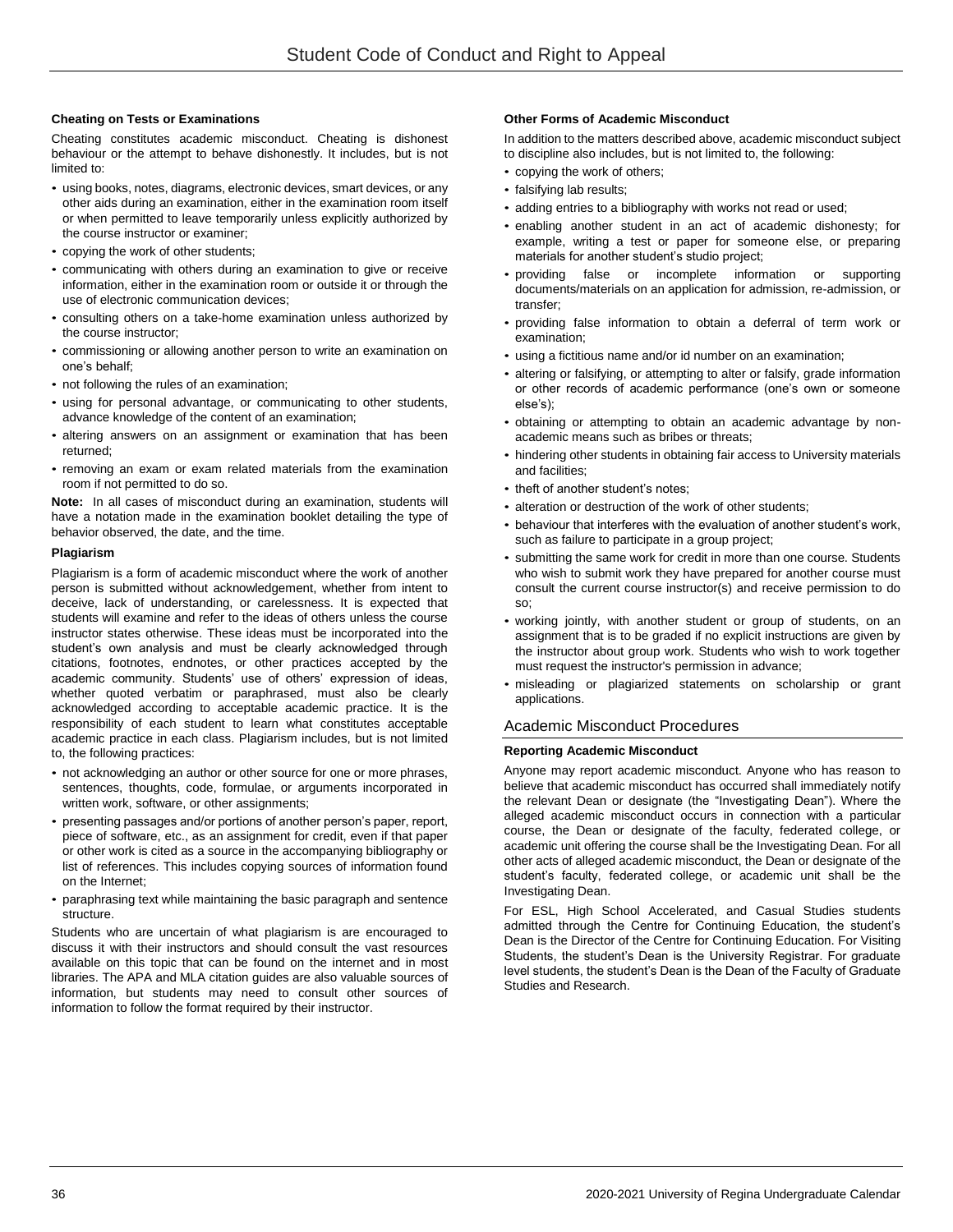## **Investigation**

Upon receiving notification, the Investigating Dean shall investigate the alleged academic misconduct immediately. The process will include offering an opportunity for the student to explain the incident, and conducting any further investigation deemed necessary to ensure procedural fairness. Upon receiving notification, the Investigating Dean will also immediately notify the University Secretary (with a copy to the Registrar and the course instructor) of the alleged misconduct.

If the Investigating Dean is not the Dean of the student's faculty, federated college, or academic unit, the Investigating Dean will also notify the Dean of the student's faculty, federated college, or academic unit of the alleged misconduct. If the academic misconduct has been established, the Investigating Dean may take the appropriate academic action, and impose the appropriate penalty with respect to that course.

#### **Academic Misconduct Penalties**

The possible penalties for an act of academic misconduct include any one or more of the following, or any other appropriate penalty at the discretion of the Investigating Dean:

- reduction of a grade on an assignment, essay, report, or examination; • notation on the student's file;
- zero credit on an assignment, essay, report, or examination;
- reduction of a grade in a course;
- zero credit in a course;
- a grade of XF (academic misconduct);
- loss and/or repayment of scholarships and other awards;
- requirement to take a course in ethics and/or academic integrity;
- suspension or expulsion from a program;
- suspension or expulsion from the University; or
- withholding or rescission of a credential.

#### **Disciplinary Decision and Assignment of Penalty**

The Investigating Dean will make the disciplinary decision on the academic misconduct. Where a student at the undergraduate level commits academic misconduct in two or more courses in the same term or there is a record of previous misconduct, the Dean or designate of the student's faculty, federated college, or academic unit may assign a penalty additional to these assigned by the Investigating Dean. At the graduate level, the disciplinary decision is made by the Investigating Dean.

#### **Notification of Disciplinary Decision and Assignment of Penalty**

The Investigating Dean will advise the student of the disciplinary decision(s) in writing via the student's U of R email address. A copy of the disciplinary decision(s) will be provided to the University Secretary, the student's faculty, and the Registrar's Office.

# Non-Academic Misconduct

#### **Acts of Non-Academic Misconduct**

Acts of Non-academic or misconduct include, but are not limited to, the following ("Violations"):

- a violation of the published rules, regulations, practices, procedures, or policies of the University or of any authorized rule-making body within the University, including all academic and administrative units, any residence, and a violation of any professional code of conduct applicable to a student's faculty or department;
- theft, vandalism, and willful or negligent damage to the property of the University or of a member of the University community, the Student's Union, or any other university organization;
- disruption of instructional activities (being any conduct which makes it difficult to proceed with scheduled lectures, seminars, discussion group meetings, and related activities, or with examinations, tests, or use of library, laboratory, or research facilities);
- assault of any nature, or the threat of any assault;
- the unauthorized use or the misuse of any university facilities, equipment, or services;
- the violation or breach of any Federal, Provincial, or Municipal laws, so far as they are relevant to student conduct;
- harassment or discrimination in contravention of the principles articulated in the policies of the University, The Saskatchewan Human Rights Code, or the Canadian Charter of Rights and Freedoms;
- illegal drug use and/or distribution of illegal drugs;
- refusal to produce a University issued student identification or government issued photo identification when asked to do so by a University officer or staff member;
- the failure to comply with the directions of officials of the University acting within the scope of their authority;
- any conduct which harms or threatens to harm the proper functioning of university programs or activities, the rights of members or guests of the University, the safety or well-being of members or guests of the University, or the property of the University, its members, and guests;
- falsification or misuse of university records for improper or fraudulent purposes.

The reporting of a Violation, an investigation, and the assignment of discipline hereunder shall not disentitle an individual from seeking recourse or making a complaint under any other university policy, nor does the bringing of any complaint under the university policy prevent the University from investigating any violation and imposing any discipline hereunder therefore. All rights and remedies under all university policies are cumulative, and a student may be subject to discipline for a violation under more than one policy, code of conduct, regulation, or procedure of the University or any authorized rule-making body within the University, including all academic and administrative units, residences, faculties, or departments.

It is recognized that an offence can be of one or more of a criminal, nonacademic, and academic character, (e.g. theft of a key to obtain a copy of an examination paper). In these cases, it is understood that both academic and non-academic discipline, and criminal penalties may arise.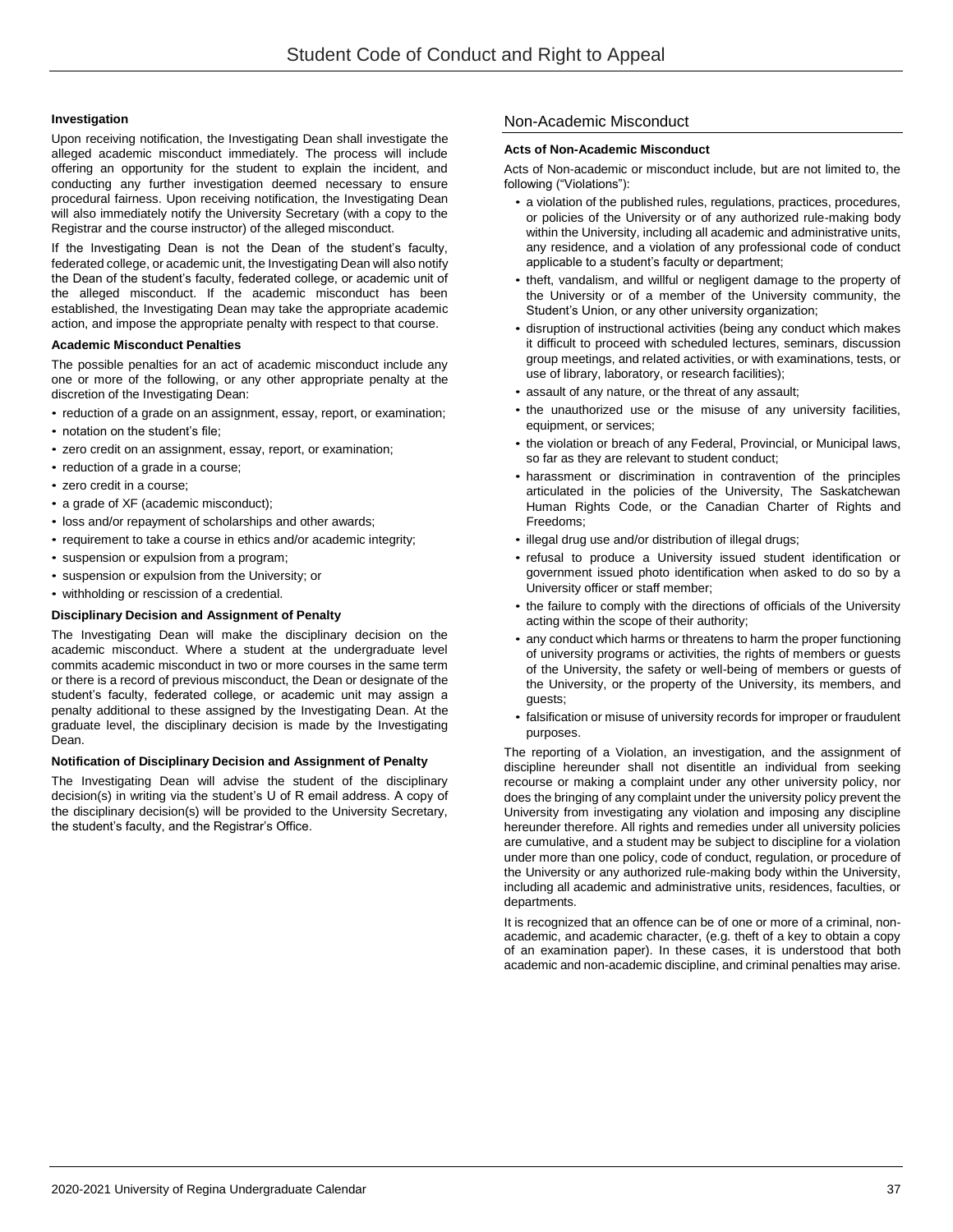# Non-Academic Misconduct Procedures

## **Reporting Non-Academic Misconduct**

Any individual may report a Violation to:

- Campus Security;
- the dean of the student's faculty;
- the manager of the student's residence; or
- any other appropriate University officer or administrator such as a Vice President, an Associate Vice President, a Dean, the Registrar, or a Department Director.

# **Investigation**

Upon receiving notification, the university officer will investigate the alleged violation immediately in conjunction with Campus Security, if appropriate. This process may include taking a statement from the complainant, informing the respondent of the allegation, offering an opportunity for the respondent to reply to the allegation, and conducting any further investigation deemed necessary to ensure procedural fairness.

## **Incident Report**

Following an investigation that involves Campus Security, Campus Security will prepare an Incident Report. When Campus Security is not involved in an investigation, an Incident Report will be prepared by the investigating university officer. The Incident Report will summarize the investigation and findings and may recommend a penalty in respect of the violation, which may include referral of the matter to a law enforcement agency. The Incident Report will be provided to the University Secretary (and a copy maintained at Campus Security or with the investigating university officer). If the investigating university officer and/or Campus Security determine that the violation did occur, the Incident Report will also be forwarded to the "Investigative Lead". The investigative lead for undergraduate students is the Associate Vice-President, Student Affairs (or designate) and for graduate students the Dean of the Faculty of Graduate Studies and Research (or designate).

## **External Investigation**

Where the violation falls within the scope of the Criminal Code of Canada or any other federal or provincial statute, the matter may be referred to law enforcement for consideration. Campus Security will liaise between the University and Law Enforcement Officials. The violation will concurrently be reviewed by the investigative lead for an internal disciplinary decision.

Notwithstanding that a violation may have been referred to law enforcement officials for external investigation and action (including judicial action), the University may choose to proceed with an internal investigation and disciplinary decision hereunder.

## **Presidential Intervention**

The President (or the Acting President) has the power to exclude any individual from the University at any time. This will be done if, in the opinion of the President, this action is necessary to avoid disruption to the University, protect the interests of students, faculty, staff, or visitors to the University; or to protect the property of the University.

If there is no current investigation of non-academic misconduct, the incident(s) giving rise to the exclusion will be reported to the investigative lead, (or designate) for further investigation and decision as to penalty, including possible continued exclusion from the University. If there is a current Investigation of non-academic misconduct underway, the continued exclusion of the student will be determined through the disciplinary process.

At the completion of the penalty period a student who has been excluded from the University must petition to the Council Discipline Committee for permission to apply for re-admission.

## **Non-Academic Misconduct Penalties**

University penalties for acts of non-academic misconduct are assigned by the investigative lead (or designate). The possible penalties for an act of non-academic misconduct may include any one or more of the following, or another appropriate penalty at the discretion of the investigative lead (or designate):

- forfeiture of fees;
- restitution for damage;
- fines;
- university community service or remedial measures;
- mandatory counseling;
- alternative dispute resolution;
- loss of, and/or requirement to repay, scholarships or other awards;
- probation:
- eviction from residence;
- restriction of access or use of any University facilities, equipment, or services;
- expulsion from the co-op program;
- suspension (dismissal from the University for a fixed period);
- termination of any internship, practicum, clinical, or research project, without any refund of fees;
- expulsion (dismissal from the University for an indefinite period and in no case less than two calendar years);
- exclusion from university campuses, lands, buildings, and/or the online university systems.

## **Review, Disciplinary Decision, and Assignment of Penalty**

Upon receipt of an Incident Report, the investigative lead (or designate) will review the misconduct in question and recommend a course of action, including an appropriate disciplinary penalty. The investigative lead (or designate) shall be entitled to call upon the assistance of an Advisory Team which shall comprise the following individuals: the investigative lead (or designate), the dean of the accused student's faculty, federated college, or academic unit, the director of Campus Security, or such other appropriate administrative personnel as may be required. The investigative lead (or designate) will make the disciplinary decision.

## **Notification of Disciplinary Decision and Assignment of Penalty**

The investigative lead (or designate) will advise the student of the disciplinary decision in writing and will provide a copy of the disciplinary decision to the University Secretary. If the disciplinary decision involves suspension or expulsion, a copy shall also be provided to the student's dean and the Registrar's Office for action with respect to the student record.

# Administration of Penalties of Suspension, Expulsion, and Exclusion from Campus

#### **Suspension, Expulsion, and Exclusion - Withdrawal from Courses**

A student who is suspended, expelled, or excluded from campus will be immediately withdrawn from course(s) in progress and assigned grades of Compulsory Withdrawal (CW).

#### **Suspension and Expulsion – Reinstatement in In-progress Classes and Registration in Future Terms**

To be reinstated in in-progress classes, a student must make their intent to appeal known to the University Secretary within 10 business days of being notified of the suspension or expulsion. The formal appeal may follow this notification and must be received by the University Secretary within the timelines specified in the *Appeals of Academic or Non-Academic Misconduct – Council Disciplines Committee* section of this document. Students who have been excluded from campus are not eligible to have their in-progress classes or future term class registrations reinstated on the receipt of notification of intent to appeal.

A student who is appealing a penalty of suspension or expulsion may continue to register for and attend classes until the appeal process has been exhausted, unless the student has been excluded from campus.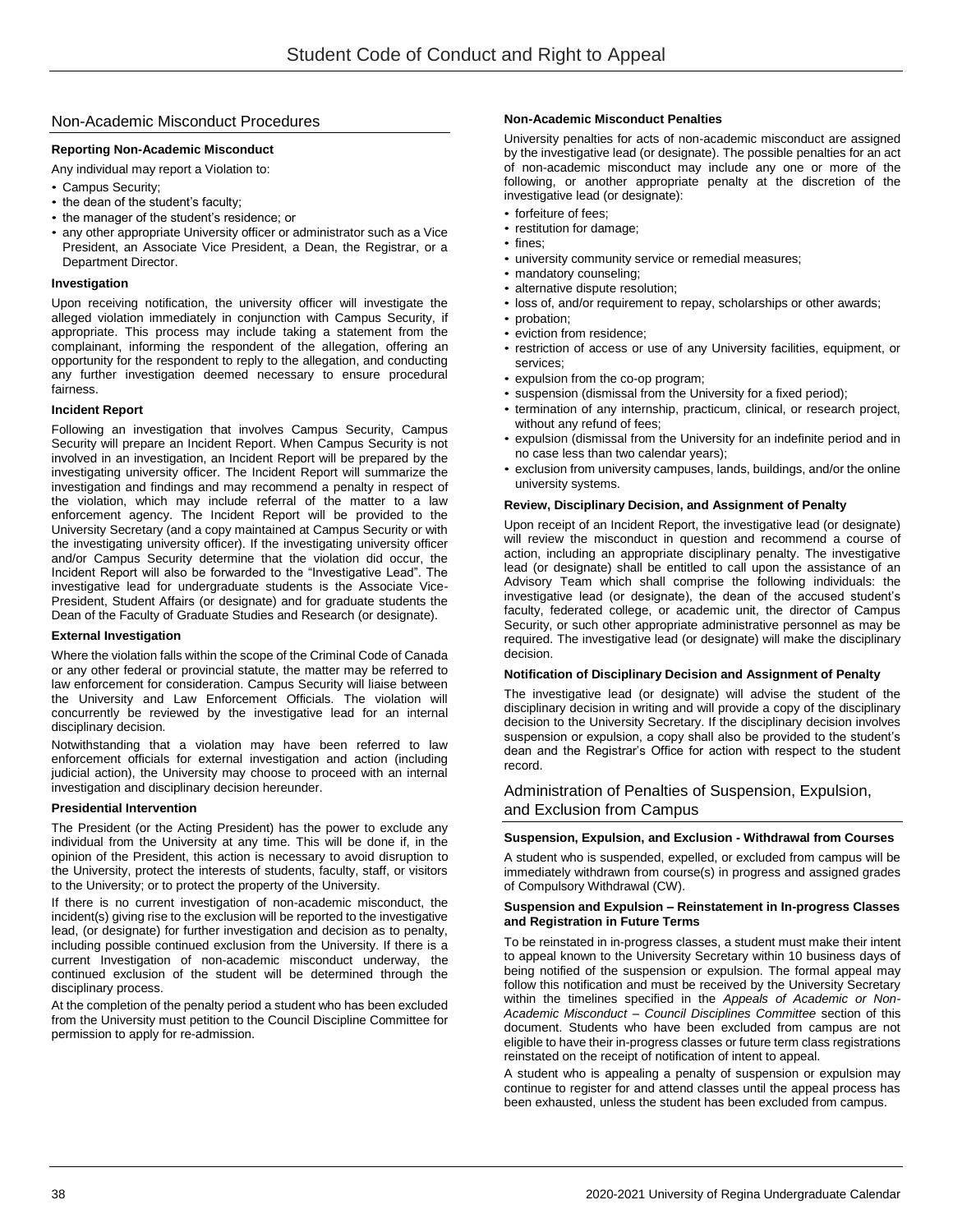Where the appeal process has been exhausted and a penalty of suspension or expulsion is the final outcome of that process, the student will be withdrawn from courses in progress with grades of CW ("compulsory withdrawal") and all registrations in future academic terms will be cancelled.

#### **Reinstatement in Classes - Exclusion from Campus**

A student who is suspended or expelled, and who is also excluded from campus will be reinstated in in-progress classes, if possible, if the outcome of their appeal is successful and the penalty is rescinded. Registrations in future academic terms will be reinstated to the extent possible.

#### **Return to the University at the Conclusion of a Suspension Period**

At the conclusion of the period specified in a suspension, students who have been suspended must reapply and follow the normal deadlines and procedures for admission, re-admission, or faculty transfer.

#### **Return to the University at the Conclusion of an Expulsion Period**

At the conclusion of the period specified in an expulsion, students who have been expelled must petition to the Council Discipline Committee for permission to apply for re-admission/reinstatement. There is no guarantee that a student will be granted re-admission/reinstatement to their chosen faculty, federated college, or academic unit after serving out the penalty of expulsion.

#### **Exclusion from Receiving Transfer Credit on a Suspension or Expulsion**

Students who have been suspended or expelled from the University and who are subsequently re-admitted to the University will not receive transfer credit for any courses they may have taken from other institutions during the period of their dismissal.

#### **Application to Graduate and Participation in Convocation Ceremonies during a Suspension, Expulsion, or Exclusion**

Students who have been suspended, expelled, or excluded may not apply to graduate or participate in Convocation ceremonies.

## Student Appeals

## **Appeal of Grade**

Students have the right to appeal any grade, including a grade in a practicum course. An appeal of grade can be made while the course is in progress for a specific piece of term work or when the course is finished. An appeal can be procedural or substantive as outlined below.

#### **Deadline for Making an Appeal of Grade**

For both procedural and substantive appeals, students must submit their appeal within 20 business days of receiving the grade for a piece of term work. In the case of an appeal of final grade the appeal must be made within 20 business days of the final grade being posted to their UR Self Service account.

## **Deadline for Responding to an Appeal of Grade**

For both procedural and substantive appeals, the deadline for a faculty, federated college, or academic unit to respond is 20 business days. This includes an appeal on a piece of term work, or an appeal of final grade.

## **Potential Grade Appeal Outcomes**

An appeal of grade has three potential outcomes:

- the grade remains the same;
- the grade is raised; or
- the grade is lowered.

#### **Procedural Grade Appeal**

A procedural grade appeal is initiated when a student believes that there has been a procedural error in the calculation of their grade.

#### **Procedural Grade Appeal - Procedure**

In these cases, the student will contact the instructor of the course and make a request for the calculation of their grade to be reviewed. The instructor will review the grading records and, if an error is found, the grade will be changed accordingly. A student who is unable to contact the instructor should contact the faculty, federated college, or academic unit offering the course so that it can be escalated to the appropriate faculty member for assistance. Grade changes will be submitted to the Registrar's Office. Grade changes at the graduate level are first submitted to the Faculty of Graduate Studies and Research for approval.

# **Substantive Grade Appeal**

A substantive grade appeal is initiated when:

- a student believes a grade to coursework was assigned on some basis other than academic achievement; or
- the published evaluation standards differ from the evaluation standards applied to the assigned grade.

The student must clearly state the reasons for initiating the appeal.

## Substantive Grade Appeal - Procedure

#### **Informal Discussion**

Substantive grade appeals are initiated by the student through having an informal discussion of the grade with the course instructor. This informal discussion can help to facilitate misunderstandings about the grade as well as to help the student understand how the grade was determined.

#### **Formal Submission**

If a student is not satisfied with the outcome of the informal discussion, they may submit a formal grade appeal to the Registrar's Office. The following documentation **must** be submitted:

- a completed Appeal of Grade form;
- a letter specifying the grounds for the appeal and the date of the informal discussion with the instructor;
- the original (graded) copy of the term work (students are responsible to retain original (graded) copies of their term work, including downloading copies of graded term work from UR courses).; and
- the required fee.

## **Initial Review**

The Registrar's Office will:

- confirm all required documentation and that the required fee has been received; and
- forward the appeal to the designated individual within a faculty, federated college, or academic unit to coordinate the review.

#### **Determination of Grounds**

The designated individual within a faculty, federated college, or academic unit will:

- decline to proceed if the student has not established sufficient grounds; or
- proceed with the appeal if sufficient grounds have been established; and
- notify the student via their U of R email address of the status of their appeal (declined or proceeding).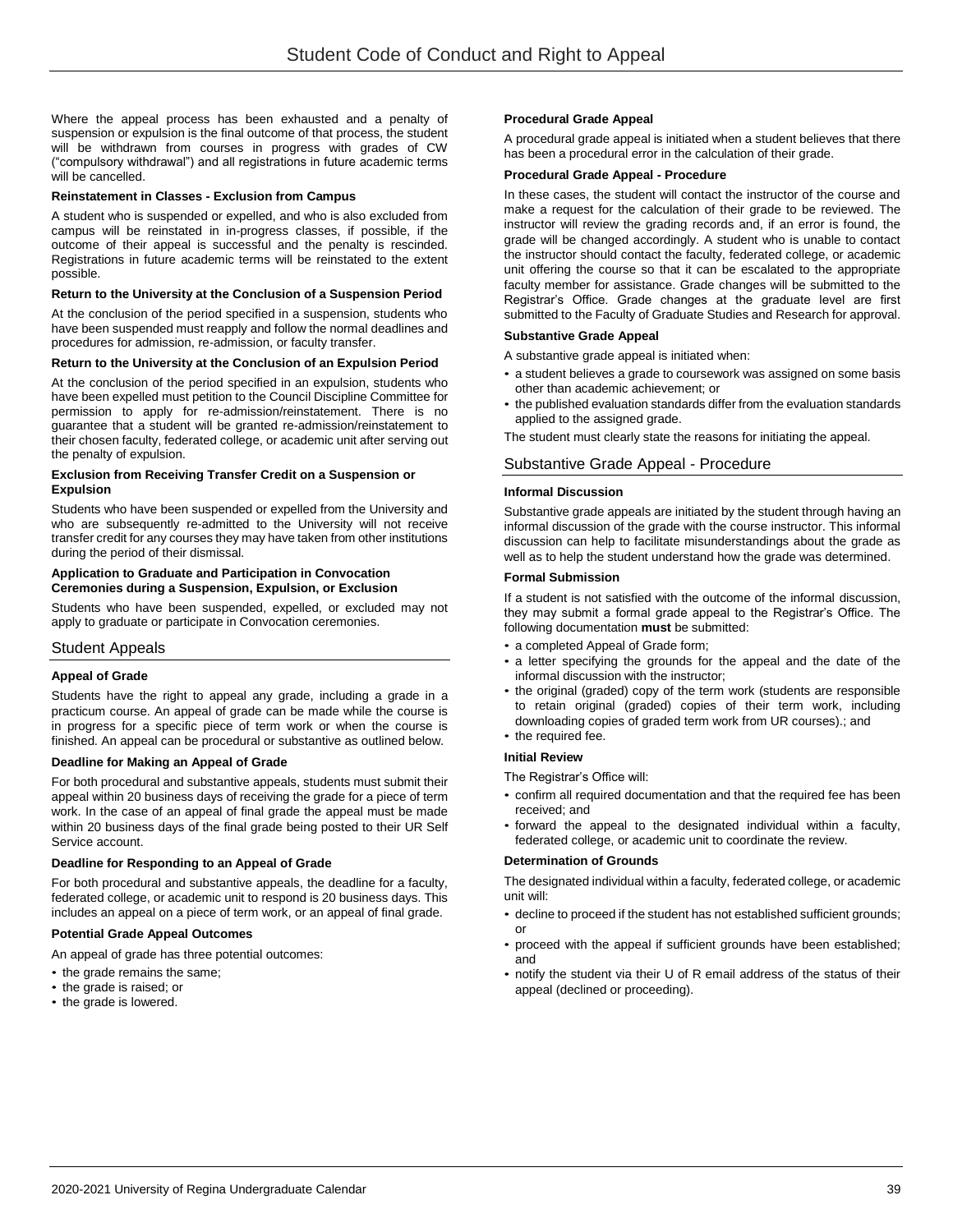## **Review of Term Work**

On the determination of sufficient grounds, the designated individual within a faculty, federated college, or academic unit will coordinate a review of the term work with an instructor, or instructors, in the same discipline. This may result in one of the following outcomes:

- the grade remains the same; or
- the grade is increased; or
- the grade is lowered.

**Note:** When a reviewer in the same discipline is not available, the University has the right to coordinate the review with a faculty member of the same discipline through a university that is a Universities Canada member.

## **Notification of Outcome**

The designated individual within a faculty, federated college, or academic unit will:

- notify the student of the outcome of an appeal via their U of R email address; and
- notify the Registrar's Office of the outcome of an appeal; and submit a change of grade request to the Registrar's Office if the grade differs from the original grade. Grade changes at the graduate level are first submitted to the Faculty of Graduate Studies and Research for approval.

#### **Grade Change and Refund of Fee**

The Registrar's Office will:

- process grade change requests; and,
- initiate a refund of the grade appeal fee if the appeal is declined on the basis of insufficient grounds; or
- initiate a refund of the grade appeal fee if the grade is increased by more than 5% from the original grade.

The outcome of an appeal of grade is final.

#### **Appeal of Academic Action**

Students have the right to appeal an academic action. Academic actions include Faculty Probation, Required to Discontinue (RTD), and Must Withdraw (MW).

## **Deadline for Making an Appeal of Academic Action**

Students must submit their appeal in writing by the deadline specified in the letter of notification. Late appeals will not be heard.

## **Potential Appeal Outcomes**

An appeal of academic action has three potential outcomes:

- the action remains the same; or
- a previous action is extended; or
- the action is rescinded.

## **Class Registration/Attendance While Appealing an MW**

Students with an academic action of MW are not permitted to attend or register in classes during the appeals process. Class registrations may be cancelled by the student's faculty, federated college, or academic unit.

## **Co-operative Education Work Placement, Practicum, and Internship Completion While Appealing an MW**

At the discretion of the student's faculty, federated college, or academic unit, a student may be permitted to complete a cooperative education work placement, a practicum, or an internship that has already begun. Students must make their request to complete in writing to their faculty, federated college, or academic unit. Making a request to complete does not guarantee that the student will be permitted to complete.

#### **Refund of Fees during an Appeal**

Students whose class registrations are cancelled during the appeals process will receive a full refund of tuition, course fees, and term-based fees.

#### **Transcript Record during an Appeal**

MW and RTD academic actions will remain on a student's transcript during the appeals process. Faculty Probation does not appear on a transcript.

#### **Appeal of Academic Action Procedure**

An appeal of academic action is made to the designated authority as specified in the letter of notification. In most instances this is the Chair of the Student Appeals Committee of the faculty, federated college, or academic unit. For students at the graduate level, the designated authority is the Dean of the Faculty of Graduate Studies and Research.

#### **Appeal Review and Deadline to Respond**

The appeal of academic action will be reviewed at the next scheduled meeting of the faculty, federated college, or academic unit appeals committee.

#### **Notification of Outcome**

The designated authority will:

- notify the student of the faculty, federated college, or academic unit appeals committee's decision on the appeal via their U of R email address;
- submit a request to the Registrar's Office to change the academic action if the outcome of the appeal requires a change; and,
- copy the University Secretary on the decision.

#### **Further Appeals – Academic Actions and Decisions - Council Committee on Student Appeals**

With the exception of matters to be heard by the Council Discipline Committee, all appeals and applications by students regarding faculty, federated college, or academic unit decisions will be heard by the Council Committee on Student Appeals. Formal requests for appeals must be submitted in writing to the University Secretary within 30 calendar days of the decision letter from the faculty:

# **The University Secretary**

University of Regina Administration/Humanities Building, Room 509 Regina, SK S4S 0A2 Tel: 306-585-4956; fax: 306-585-5255 E-mail: [student.appeals@uregina.ca](mailto:student.appeals@uregina.ca) 

Grounds for an appeal to the Council Committee on Student Appeals include, though are not limited to, the following:

- There is additional relevant information which was not considered at the faculty, federated college, or academic unit level;
- There was a problem in procedure at the faculty, federated college, or academic unit level;
- The substance of the case was not considered correctly at the faculty, federated college, or academic unit level. For example, relevant rules and regulations were applied incorrectly; or
- Even if relevant rules and regulations were applied correctly, the resulting decision is unfair or unreasonable in the circumstances.

In accordance with the rules of natural justice, students appealing to the Council Committee on Student Appeals have a right to a fair hearing. This includes the right to be notified of hearings, the right to be present and represented at the hearings, the right to present arguments, and the right to question the dean or person designated by the dean.